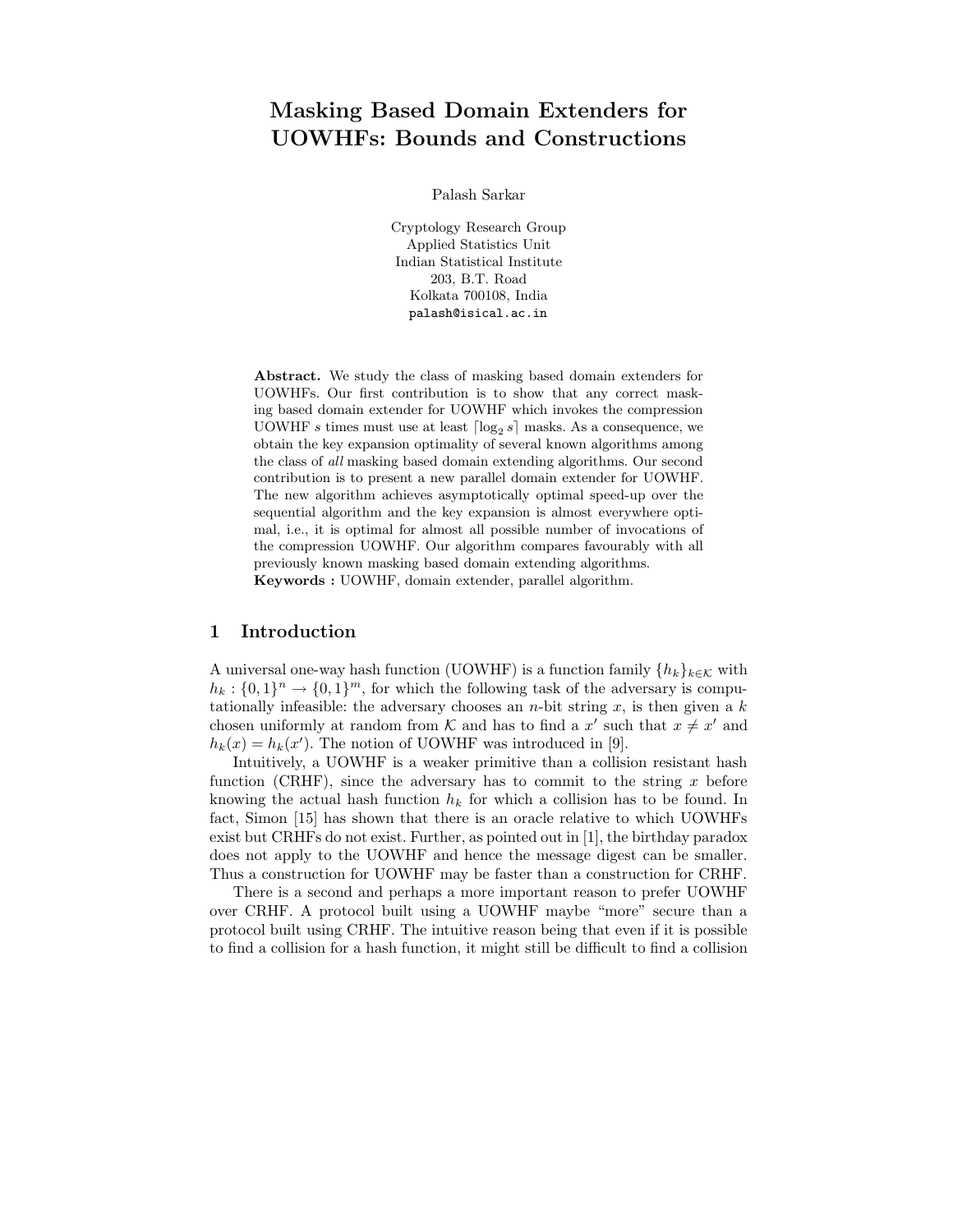for it when considered as a UOWHF. This situation is nicely summed up in [1]: "Ask less of a hash function and it is less likely to disappoint!"

The important paper by Bellare and Rogaway [1] provides the foundation for the recent studies on UOWHFs. They introduce the notion of domain extender for UOWHF; show that the classical Merkle-Damgård algorithm does not work for UOWHFs; provide several new constructions for UOWHF domain extenders and finally provide a secure digital signature scheme based on UOWHF in the hash-then-sign paradigm.

The study in [1] shows that extending the domain usually requires an associated increase in key length. One of the major new ideas behind their domain extending algorithm is "masking" the outputs of intermediate invocations by random strings. This idea of masking based algorithms have been later pursued by several authors  $[14, 3, 13, 12, 8, 7]$ . We would like to point out that  $[1]$ also presents other (i.e., non-masking type) techniques for domain extension. However, the key expansion for these techniques is more than the masking type techniques. Consequently, subsequent work, including the current one, have concentrated only on masking type domain extenders.

OUR CONTRIBUTIONS: The contribution of this paper is twofold.

We start by formalizing the class  $\mathcal A$  of all masking based domain extending algorithms. This class includes all known efficient domain extending algorithms [14, 3, 13, 12, 8, 7. Any masking based algorithm in  $\mathcal A$  proceeds by XORing the output of any intermediate invocation of the compression UOWHF by a fixed length bit string called a mask.

Suppose  $\{h_k\}_{k\in\mathcal{K}}$ ,  $h_k: \{0,1\}^n \to \{0,1\}^m$  is a compression UOWHF whose domain is to be extended. Further, suppose that an algorithm in  $A$  makes s invocations of  $h_k$  (for some  $k \in \mathcal{K}$ ) and uses a total of  $\rho$  masks. In Proposition 1, we show that the length of any string in the extended domain is  $n+(s-1)(n-m)$ . The resulting amount of key expansion is  $\rho m$  and hence the key expansion is totally determined by the number of masks.

Our main result on class  $\mathcal A$  is to obtain a necessary condition for any algorithm in  $A$  to be a correct domain extending algorithm. Using this necessary condition, we obtain a non-trivial lower bound on the number of masks used by any correct algorithm in  $\mathcal{A}$ . More precisely, in Theorem 1, we show that  $\rho \geq \lceil \log_2 s \rceil$ . Based on this lower bound, we define the masking efficiency, ME of an algorithm which uses  $\rho$  masks and makes s invocations of the compression UOWHF to be  $ME = \rho - \left[\log_2 s\right]$ . In the case  $ME = 0$ , we say that the algorithm achieves optimal masking. Our lower bound immediately shows the masking optimality of the sequential algorithm of Shoup [14] and the parallel algorithms of [3, 7].

The basic unit of operation of a domain extending algorithm is one invocation of the compression UOWHF. The number of operations made by any sequential algorithm is equal to the number of invocations of the compression UOWHF. On the other hand, in a parallel algorithm, several invocations of the compression UOWHF is done in parallel and thus the number of parallel rounds will be lower. Suppose an algorithm makes s invocations of the compression UOWHF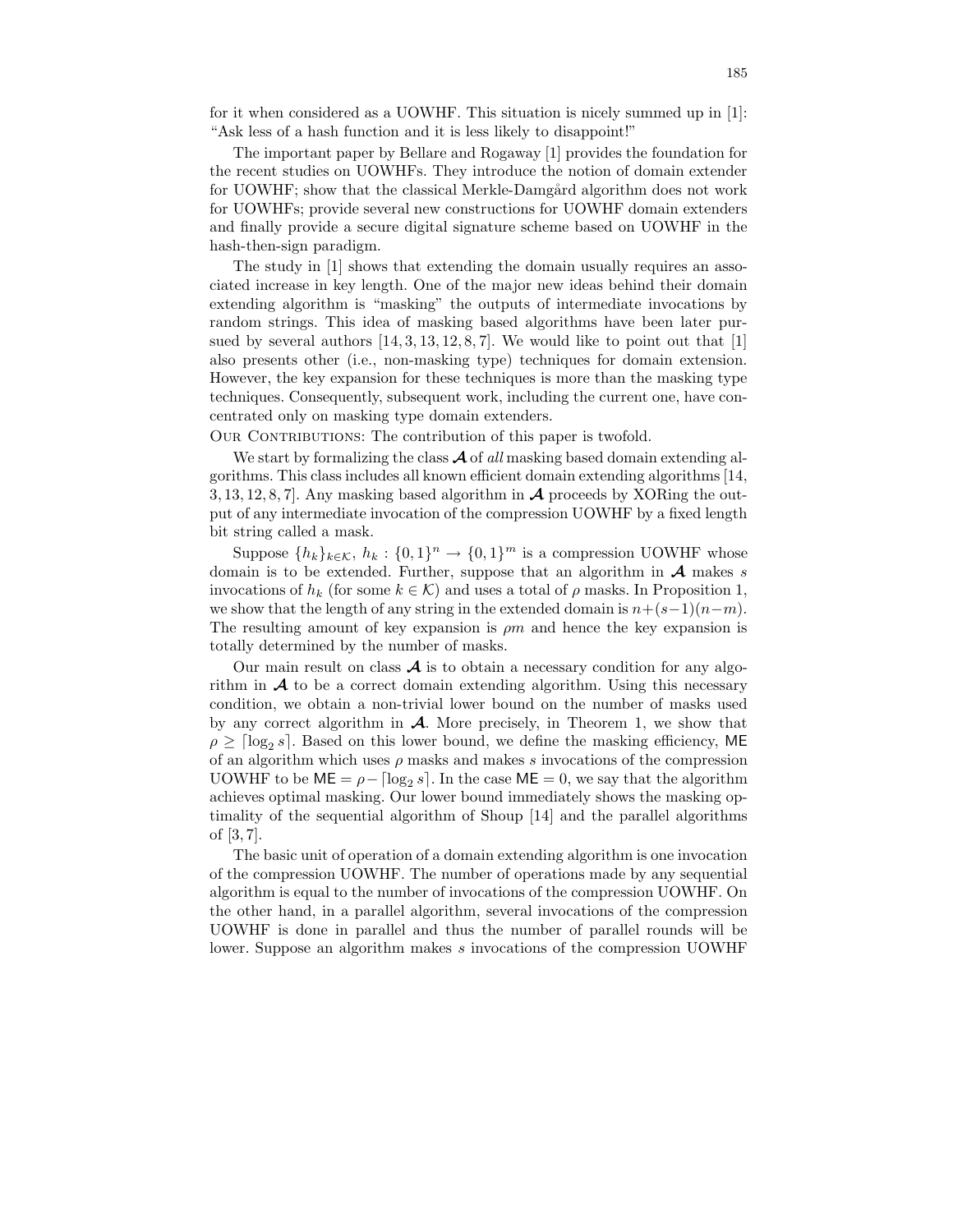and uses  $N_p$  processors to complete the computation in  $N_r$  rounds. Since there are s invocations and  $N_p$  processors, at least  $\lceil s/N_p \rceil$  parallel rounds will be required and hence  $N_r \geq \lceil s/N_p \rceil$ . We define the parellelism efficiency, PE to be equal to  $s/N_r$ . In general,  $\mathsf{PE} \leq N_p$  and in the case  $\mathsf{PE} = N_p$  we say that the algorithm achieves optimal parallelism.

Our second contribution is to obtain a parallel domain extending algorithm. The basic idea of the algorithm is to divide the input message into several parts, hash each part separately and then combine the different parts using a binary tree. This idea has already been suggested for collision resistant hash functions by Damgård in [2]. Our contribution is to add a suitable masking strategy. The result is a simple and efficient parallel domain extending algorithm for UOWHF. The masking efficiency ME is almost always zero and in very few cases it is one. Hence we say that the masking efficiency of our algorithm is almost always optimal. Further, the parallelism efficiency PE is asymptotically optimal. Thus our algorithm provides a satisfactory parallel domain extender for UOWHF and to a certain extent completes the line of research on obtaining efficient domain extenders for UOWHFs which was started in [1].

Related Work: We have already mentioned that UOWHF was introduced by Naor and Yung [9] and the important work done by Bellare and Rogaway [1]. There are several direct constructions of UOWHFs based on general assumptions [10, 4]. However, as noted in [1] these are not very efficient. Subsequent to the work in [1], Shoup [14] described a nice domain extending algorithm which is a modification of the Merkle-Damgård construction. Shoup's algorithm is a sequential algorithm and Mironov [6] proved that the algorithm achieves minimal key length expansion among all sequential masking based domain extending algorithms. (As opposed to this, our lower bound shows that Shoup's algorithm is optimal among all masking based domain extending algorithms.) Later work [13, 8, 3, 12, 7] have provided different parallel constructions of domain extending algorithms with varying trade-off between degree of parallelism and key length expansion. These are summarized in Tables 1 and 2.

We note that none of the previous constructions simultaneously achieve optimal parallelism and optimal key expansion. (In [7], it is claimed that their algorithm achieves optimal parallelism. This claim is not correct: In [7],  $s = 2<sup>T</sup>$ and the number of parallel rounds is  $N_r = T + 1$ . This requires  $N_p = 2^{T-1}$  and hence  $\mathsf{PE} \approx N_p / \log_2 N_p$ ; as explained above, for optimal parallelism we should have  $PE = N_p$ .

Note that the algorithms in  $[1, 13, 8, 7, 3]$  can also be executed with a fixed number of processors by a level-by-level simulation of the large binary tree. However, this simulation will require storing the results of all the invocations at one level and hence will push up the memory requirement. In contrast, for our algorithm, the required number of buffers is exactly equal to the number of processors.

In [7], a sufficient condition for the correctness of any algorithm in  $\mathcal A$  is presented. Essentially, this condition states that, if, for any subtree, there is at least one mask which occurs exactly once in that subtree, then the construction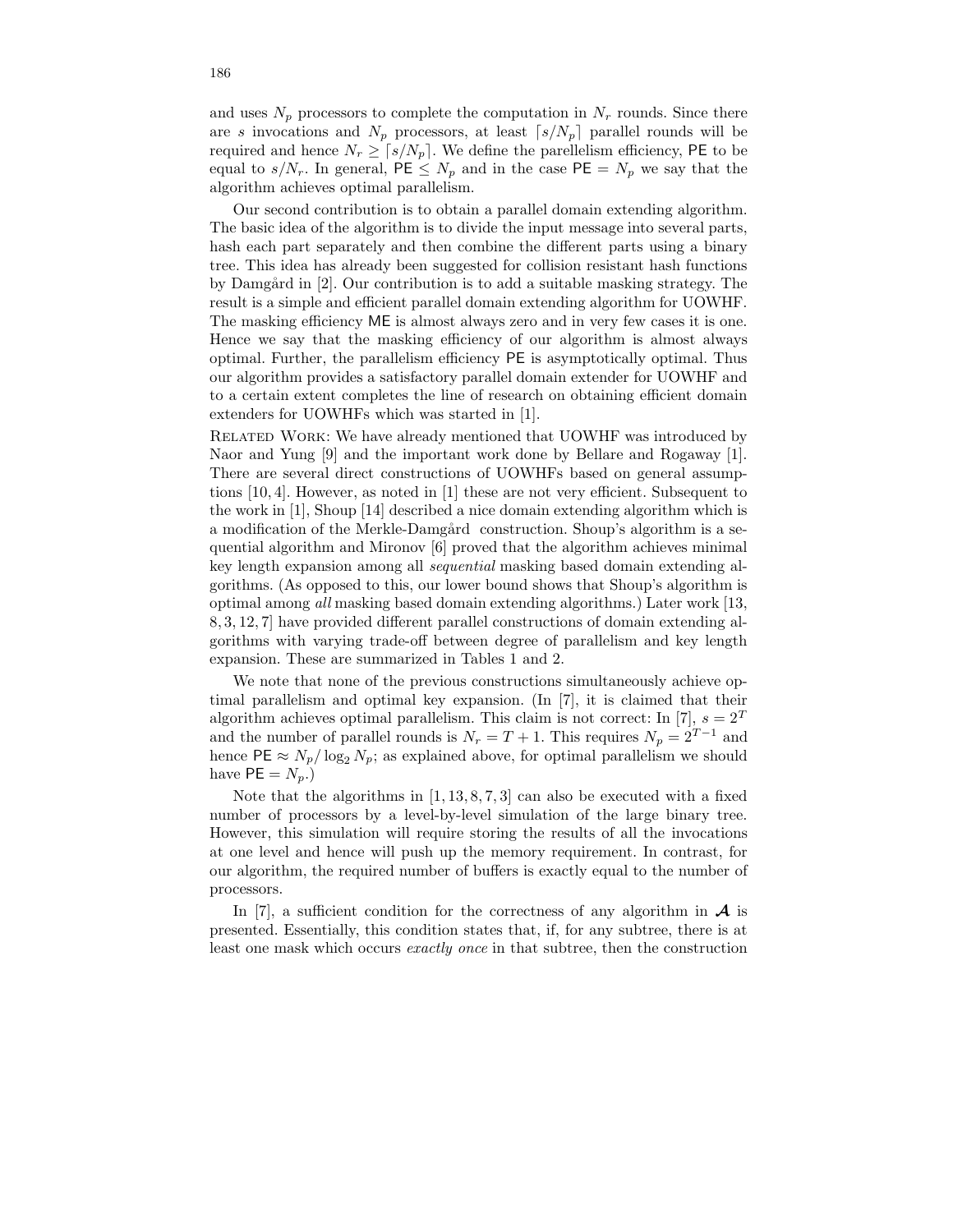| construction                                 |  | 13                                                             | [8] |  | $\vert$ [12] $\vert$ [14, 3, 7] ours |                 |  |
|----------------------------------------------|--|----------------------------------------------------------------|-----|--|--------------------------------------|-----------------|--|
| МE                                           |  | $\approx \log_2 s \approx \log_2 \log_2 s  O(\log^* s) $ const |     |  |                                      | 0 <sub>or</sub> |  |
| <sup>†</sup> : the value is almost always 0. |  |                                                                |     |  |                                      |                 |  |

Table 1. Comparison of masking efficiency. Here s is the number of invocations of the compression UOWHF.

**Table 2.** Comparison of parallelism efficiency. Here  $N_p$  is the number of processors.

| construction $[1, 13, 8, 7]$ |     |                                                                 | ours. |
|------------------------------|-----|-----------------------------------------------------------------|-------|
|                              | log | $\approx N_n^{1-\frac{1}{l}}$<br>$l \text{ const.} \approx N_n$ |       |

is correct. In contrast, our necessary condition states that for any correct construction, for any subtree, there must be at least one mask which occurs an *odd* number of times. Though these two combinatorial conditions are close, they are not the same and they have not yet been proved to be equivalent. In fact, it is also possible that they cannot be proved to be equivalent.

Our necessary condition yields a tight lower bound on the number of masks, whereas the sufficient condition in  $[7]$  is used to verify the correctness of some previous constructions. However, it is not easy to apply the sufficient condition of [7] to prove the correctness of the construction in [12] and the construction presented here. On the other hand, for small examples, it is possible to verify that both the construction in [12] and the one presented here satisfy the sufficient condition of [7]. Thus our necessary condition and the sufficient condition of [7] are actually different and are of separate interest. It could be an interesting research problem to obtain a single necessary and sufficient condition for correct domain extension for any algorithm in  $\mathcal{A}$ .

The rest of the paper is organized as follows. In Section 2, we describe the necessary preliminaries. In Section 3, we describe the formal model for masking based domain extenders and study its properties. In this section, we also obtain the necessary condition and the lower bound on the number of masks. The new construction of a parallel domain extending algorithm is described in Section 4. Finally, Section 5 concludes the paper. Due to lack of space, most of the proofs are omitted. These can be found in the full version of the paper and in the technical report [11].

## 2 Preliminaries

All logarithms in this paper are to the base 2. The notation  $x \in_R A$  denotes the (uniformly at) random choice of the element x from the set A. Also  $\lambda$ denotes the empty string. By an  $(n, m)$  function f we will mean a function  $f: \{0,1\}^n \to \{0,1\}^m$ . A formal definition for UOWHF is given in [9]. In this paper we will be interested in "securely" extending the domain of a given UOWHF.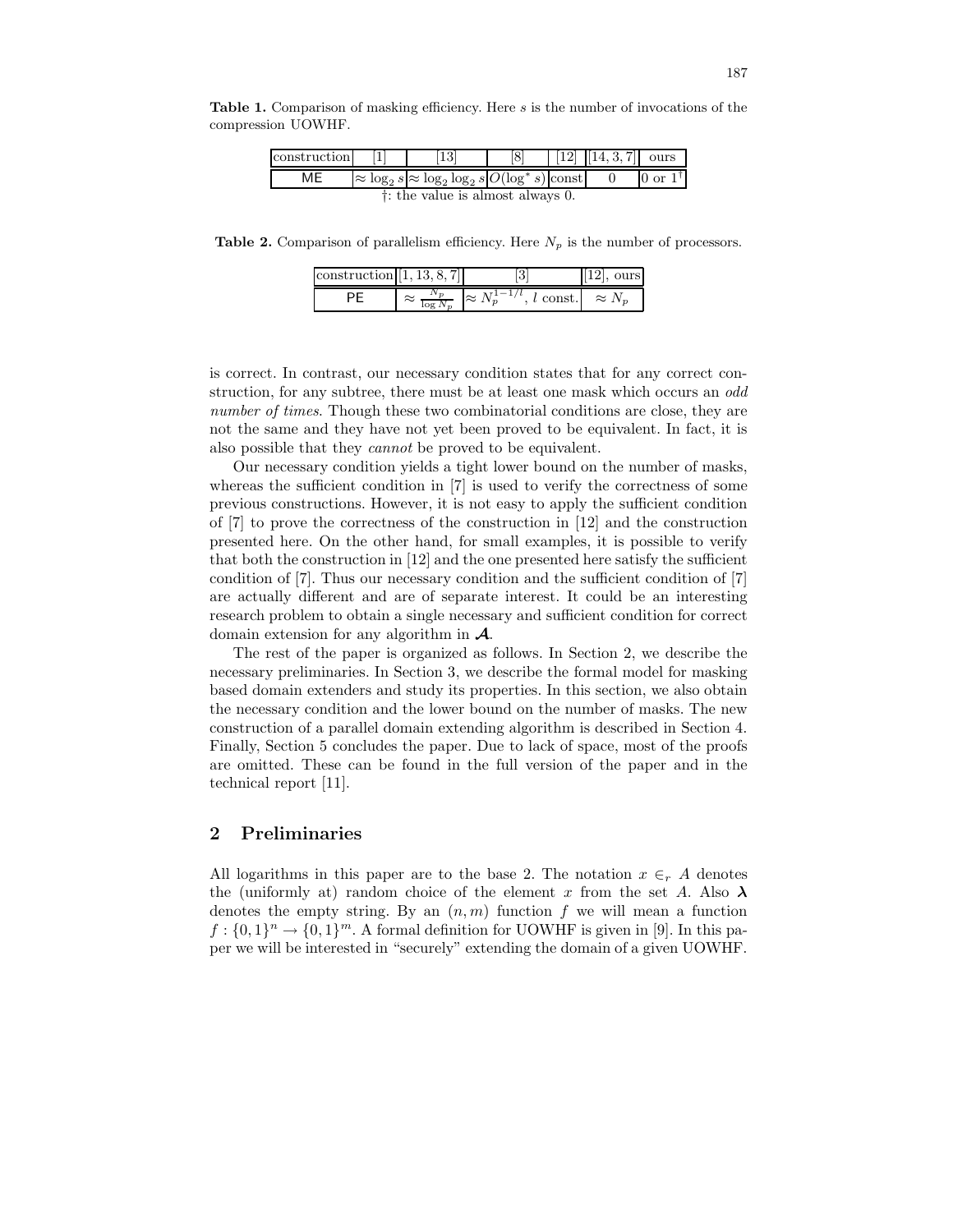Our proof technique will essentially be a reduction. We formalize this as a reduction between two suitably defined problems.

Let  $\mathbf{F} = \{h_k\}_{k \in \mathcal{K}}$  be a keyed family of hash functions, where each  $h_k$  is an  $(n, m)$  function, with  $n > m$ . Consider the following adversarial game  $\mathcal{G}(\mathbf{F})$  for the family F.

- 1. Adversary chooses an  $x \in \{0,1\}^n$ .
- 2. Adversary is given a k which is chosen uniformly at random from  $K$ .
- 3. Adversary has to find x' such that  $x \neq x'$  and  $h_k(x) = h_k(x')$ .

The problem  $\mathcal{G}(\mathbf{F})$ -UOWHF for the family **F** is to win the game  $\mathcal{G}(\mathbf{F})$ .

A strategy  $\hat{\mathcal{A}}$  for the adversary runs in two stages. In the first stage  $\mathcal{A}$ <sup>guess</sup>, the adversary finds the  $x$  to which he has to commit in Step 1. It also produces some auxiliary state information state. In the second stage  $\mathcal{A}^{\text{find}}(x, k, \text{state})$ , the adversary either finds  $a x'$ , which provides a collision for  $h_k$  or it reports failure. Both  $\mathcal{A}^{\text{guess}}$  and  $\mathcal{A}^{\text{find}}(x, k, \text{state})$  are probabilistic algorithms. The success probability of the strategy is measured over the random choices made by  $A<sup>guess</sup>$ and  $\mathcal{A}^{\text{find}}(x, k, \text{state})$  and the random choice of k in Step 2 of the game. We say that A is an  $(\epsilon, q)$ -strategy for  $\mathcal{G}(\mathbf{F})$ -UOWHF if the success probability of A is at least  $\epsilon$  and it invokes some hash function from the family **F** at most q times. Informally, we say that  $\bf{F}$  is a UOWHF if there is no "good" winning strategy for the game  $\mathcal{G}(\mathbf{F})$ .

In this paper, we are interested in extending the domain of a UOWHF. Let  $\mathbf{F} = \{h_k\}_{k \in \mathcal{K}}$ , where each  $h_k$  is an  $(n, m)$  function. For  $i \geq 1$ , let  $n_i =$  $n + (i - 1)(n - m)$ . Define  $\mathbf{F}_0 = \mathbf{F}$  and for  $i > 0$ , define  $\mathbf{F}_i = \{H_{p_i}\}_{p_i \in \mathcal{P}_i}$ , where each  $H_{p_i}$  is an  $(n_i, m)$  function. The family  $\mathbf{F}_i$  is built from the family  $\mathbf{F}$ . In fact, as shown in Proposition 1, a function in  $\mathbf{F}_i$  is built using exactly i invocations of some function in F.

We consider the problem  $\mathcal{G}(\mathbf{F}_i)$ -UOWHF. We say that the adversary has an  $(\epsilon, q)$ -strategy for  $\mathcal{G}(\mathbf{F}_i)$ -UOWHF if there is a strategy  $\mathcal{B}$  for the adversary with probability of success at least  $\epsilon$  and which invokes some hash function from the family **F** at most q times. Note that  $\mathbf{F}_i$  is built using **F** and hence while studying strategies for  $\mathcal{G}(\mathbf{F}_i)$  we are interested in the number of invocations of hash functions from the family F.

The correctness of our construction will essentially be a Turing reduction. We will show that if there is an  $(\epsilon, q)$ -strategy for  $\mathcal{G}(\mathbf{F}_i)$ , then there is an  $(\epsilon_1, q_1)$ strategy for  $\mathbf{F}_i$ , where  $\epsilon_1$  is not "significantly" less than  $\epsilon$  and  $q_1$  is not "significantly" more than q. In fact, we will have  $\epsilon_1 = \epsilon/i$  and  $q_1 = q + 2i$ . Since  $\mathbf{F}_i$ invokes a hash function from  $\bf{F}$  a total of i times, we "tolerate" a reduction in success probability by a factor of  $1/i$ . (This is also true for other constructions such as in  $[1]$ .) The intuitive interpretation of the reduction is that if **F** is a UOWHF then so is  $\mathbf{F}_i$  for each  $i \geq 1$ .

The key length for the base hash family **F** is  $\lceil \log |\mathcal{K}| \rceil$ . On the other hand, the key length for the family  $\mathbf{F}_i$  is  $\lceil \log |\mathcal{P}_i| \rceil$ . Thus increasing the size of the input from n bits to  $n_i$  bits results in an increase of the key size by an amount  $\lceil \log |\mathcal{P}_i| \rceil - \lceil \log |\mathcal{K}| \rceil$ .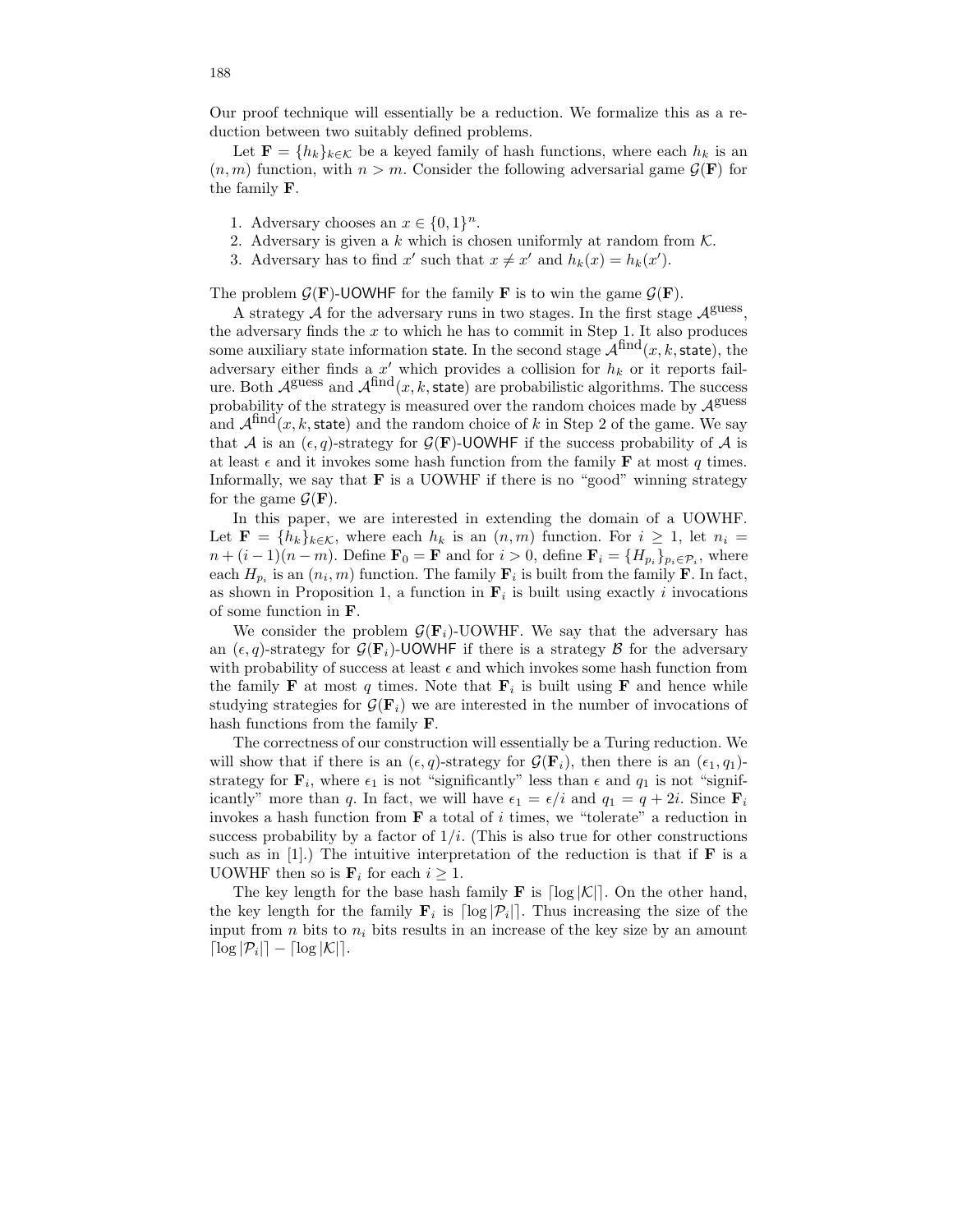## 3 Lower Bound on Key Expansion

In this section, we consider the problem of minimising the key expansion while securely extending the domain of a UOWHF. More precisely, we are interested in obtaining a lower bound on key length expansion. Obtaining a complete answer to this problem is in general difficult. Thus we adopt a simpler approach to the problem. We fix a class of possible domain extending algorithms and obtain a lower bound on key expansion for any algorithm in this class. (Note that in computer science, this is the usual approach for proving lower bounds on algorithmic problems. For example, the lower bound of  $O(n \log n)$  for sorting n elements is obtained for the class of all comparison based algorithms.)

The usefulness of our lower bound depends on the class of algorithms that we consider. The class that we consider consists of all masking based domain extending algorithms. (We make this more precise later.) All previously known masking based algorithms [1, 14, 13, 12, 8, 3, 7] belong to this class. We consider this to be ample evidence for the usefulness of our lower bound. However, we would like to point out that our lower bound does not hold for *any* domain extending algorithm. Thus it might be possible to achieve lower key expansions. However, any such algorithm must adopt an approach which is different from masking based algorithms. One possible approach could be to develop the technique of using separate keys for the compression functions (see [1]).

Let  $\mathbf{F} = \{h_k\}_{k \in \mathcal{K}}$ , where each  $h_k$  is an  $(n, m)$  function. We are interested in the class  $\mathcal A$  of masking based domain extension algorithms. We do not want the algorithm to be dependent on the structure of the UOWHF; in fact it should work for all UOWHF's which can "fit" into the structure of the algorithm. Any algorithm  $A \in \mathcal{A}$  behaves in the following manner.

- 1. It invokes some function  $h_k \in \mathbf{F}$  a finite number of times.
- 2. The outputs of all but one invocation of  $h_k()$  is masked by XORing with an *m*-bit string selected from the set  $\{\mu_0, \ldots, \mu_{\rho-1}\}.$
- 3. The invocations of  $h_k()$  whose outputs are masked are called *intermediate* invocations and the invocation whose output is not masked is called the final invocation.
- 4. The entire output of any intermediate invocation is fed into the input of exactly one separate invocation of  $h_k(.)$ .
- 5. Each bit of the message x is fed into exactly one invocation of  $h_k()$ .
- 6. The output of the final invocation is the output of A.

We emphasize that all previously known masking based algorithms  $[1, 14, 13, 12, 14]$ 8, 3, 7] belong to  $\mathcal{A}$ . In the following we make a general study of any algorithm in  $\mathcal{A}$ , with particular emphasis on obtaining a lower bound on key expansion made by any algorithm in  $\mathcal{A}$ .

**Proposition 1.** Let  $A \in \mathcal{A}$  be such that A invokes  $h_k()$  a total of s times. Then the length of the message which is hashed is equal to  $n + (s - 1)(n - m)$ .

Thus the number of invocations of  $h_k()$  and the parameters n and m determine the length of the message to be hashed irrespective of the actual structure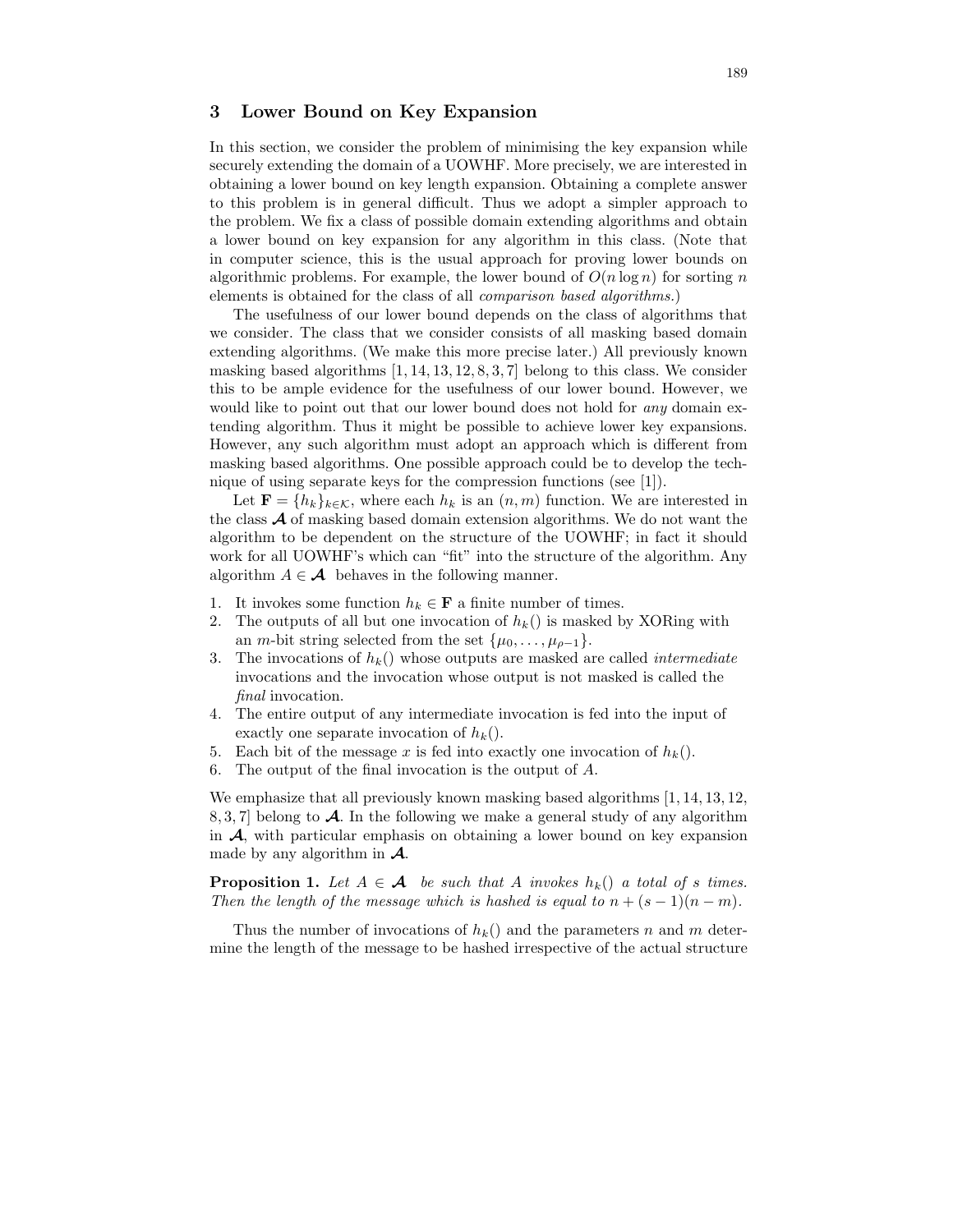of the algorithm. Hence any algorithm  $A \in \mathcal{A}$  which invokes  $h_k()$  a total of s times defines a family  $\mathbf{F}^{(A,s)} = \{H_p^{(A,s)}\}_{p \in \mathcal{P}}$ , where  $\mathcal{P} = \{0,1\}^{|k| + m\rho}$  and each  $H_p^{(A,s)}$  is an  $(n + (n-m)(s-1), m)$  function. The structure of any algorithm  $A \in \mathcal{A}$  which makes s invocations of  $h_k$ () is described by a labelled directed graph  $D_s^A = (V_s, E_s, \psi_s)$ , where

- 1.  $V_s = \{v_1, \ldots, v_s\}$ , i.e., there is a node for each invocation of  $h_k()$ .
- 2.  $(v_i, v_j) \in E_s$  if and only if the output of the *i*th invocation is fed into the input of the jth invocation.
- 3.  $\psi_s$  is a map  $\psi: E_s \to {\mu_0, \ldots, \mu_{\rho-1}}$ , where  $\psi(v_{i_1}, v_{i_2}) = \mu_j$  if the output of the  $i_1$ -th invocation of  $h_k()$  is masked using  $\mu_i$ .

The nodes corresponding to the intermediate invocations are called intermediate nodes and the node corresponding to the final node is called the final node. Without loss of generality we assume the final node to be  $v_s$ . Nodes with indegree zero are called leaf nodes and the others are called internal nodes. Define  $\delta(D_s^A) = \max\{\mathsf{indeg}(v) : v \in V_s\}$ . We call  $\delta(D_s^A)$  to be the fan-in of algorithm A for s invocations.

**Proposition 2.** The outdegree of any intermediate node in  $D_s^A$  is 1 and the outdegree of the final node is 0. Hence there are exactly  $(s-1)$  arcs in  $D_s^A$ . Consequently,  $D_s^A$  is a rooted directed tree where the final node is the root of  $D_s^A$ .

## **Proposition 3.** If  $\delta = \delta(D_s^A)$ , then  $n \geq \delta m$ .

Thus an algorithm A with fan-in  $\delta$  cannot be used with all UOWHFs. The value of fan-in places a restriction on the values of  $n$  and  $m$ . However, given this restriction the actual structure of  $D_s^A$  does not depend on the particular family F.

Let T be a non-trivial subtree of  $D_s^A$ . Denote by  $\mathsf{vec}_\psi(T)$  the  $\rho$ -tuple

 $(\mathsf{num}_{\mu_0}(T) \bmod 2, \ldots, \mathsf{num}_{\mu_{\rho-1}}(T) \bmod 2),$ 

where  $\text{num}_{\mu_i}(T)$  is the number of times the mask  $\mu_i$  occurs in the tree T. We say that  $D_s^A$  is *null-free* if  $\mathsf{vec}\psi(T) \neq (0, \ldots, 0)$  for each non-trivial subtree of  $D_s^A$ .

We now turn to the task of obtaining a lower bound on key expansion made by any algorithm  $A$  in  $\mathcal A$ . This consists of two tasks. Firstly, we show that for any "correct UOWHF preserving domain extender" A which invokes some function from the compression UOWHF exactly s times, the DAG  $D_s^A$  must be null-free. This translates the problem into a combinatorial one. Our second task is to use use this combinatorial property to obtain the required lower bound.

The intuitive idea behind the first part is as follows. Given  $D_s^A$  and a family  $\mathbf{F}'$ with suitable parameters, we construct a family  $\bf{F}$  such that if  $\bf{F}'$  is a UOWHF, then so is **F**. Then we extend the domain of **F** using  $D_s^A$  to obtain the family  $\mathbf{F}^{(A,s)}$  and show that if  $D_s^A$  is not null-free then it is possible to exhibit a collision for every function in  $\mathbf{F}^{(A,s)}$ . Now we argue as follows. If  $\mathbf{F}'$  is a UOWHF and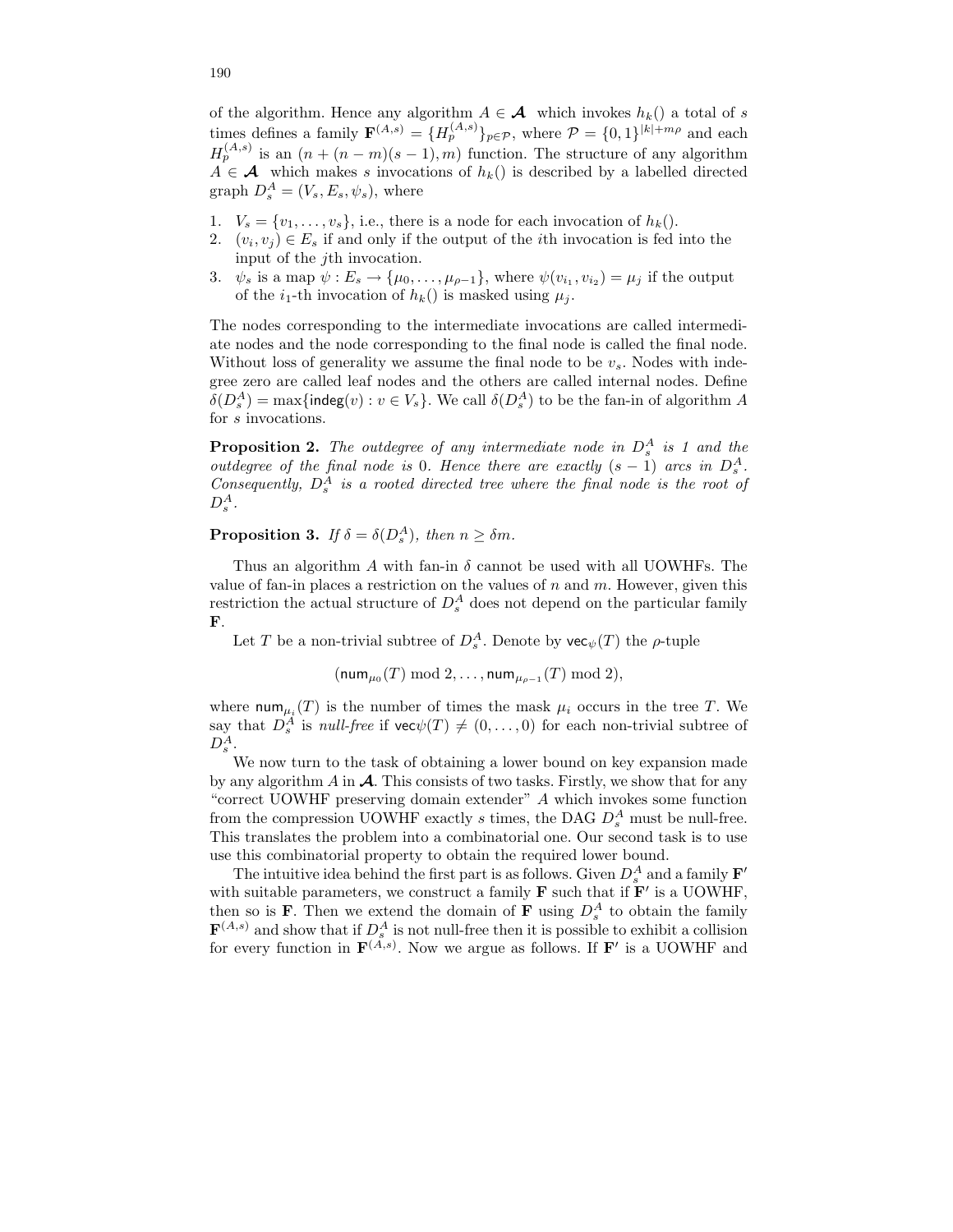A is correct for s invocations, then  $\mathbf{F}^{(A,s)}$  must also be a UOWHF and hence  $D_s^A$  must be null-free. This intuitive argument is now formalized in terms of reductions.

Let  $A \in \mathcal{A}$  and  $D_s^A$  be the DAG corresponding to s invocations of the compression family by A. We set  $\delta = \delta(D_s^A)$ . Let  $\mathbf{F}' = \{h'_k\}_{k \in \mathcal{K}}$  where each  $h'$ is an  $(n, m')$  function with  $\mathcal{K} = \{0, 1\}^K$ ,  $m = m' + K$  and  $n = \delta m + \delta + 1$ . For  $z \in \{0,1\}^n$  write

$$
z = z_{1,1}||z_{1,2}||z_{2,1}||z_{2,2}|| \ldots ||z_{i,1}||z_{i,2}|| \ldots ||z_{\delta,1}||z_{\delta,2}||y||b
$$

where  $|z_{i,1}| = m, |z_{i,2}| = K$  for  $1 \le i \le \delta, |y| = \delta$  and  $b \in \{0,1\}.$  We write  $y = y(z)$  and  $b = b(z)$  to show the dependence of y and b on z. Given  $z \in \{0,1\}^n$ , define KLst =  $\{z_{1,2}, z_{2,2}, z_{3,2}, \ldots, z_{\delta,2}\}$ . Given  $z \in \{0,1\}^n$  and  $k \in \mathcal{K}$ , define a Boolean function  $\phi(z, k)$  to be true (T) if and only if  $k = \bigoplus_{w \in S} w$  for some  $\emptyset \neq S \subseteq$  KLst(z). We define the family of functions  $\mathbf{F} = \{h_k\}_{k \in \mathcal{K}}$ , where each  $h_k$  is an  $(n, m)$  function in the following manner.

$$
h_k(z) = h'_k(z)||k \text{ if } b = 1 \text{ and } \phi(z, k) = \mathsf{F};
$$
  
\n
$$
= h'_k(z)||0^K \text{ if } b = 0, y = 0^\delta \text{ and } \phi(z, k) = \mathsf{F};
$$
  
\n
$$
= h'_k(z)||S_y \text{ if } b = 0, y \neq 0^\delta \text{ and } \phi(z, k) = \mathsf{F};
$$
  
\n
$$
= 1^m \qquad \phi(z, k) = \mathsf{T}.
$$
 (1)

Here  $y = y(z)$  and  $S_y = \bigoplus_{y_i=1} z_{i,2}$ , i.e., the XOR's of the  $z_{i,2}$ 's for which the *i*th bit of  $y$  is 1.

**Proposition 4.** Suppose there is an  $(\epsilon, q)$ -strategy for  $\mathcal{G}(\mathbf{F})$ . Then there is an  $(\epsilon - \frac{1}{2^K}, q)$ -strategy for  $\mathcal{G}(\mathbf{F}')$ .

Intuitively, this means that if  $F'$  is a UOWHF, then so is  $F$ . In the next result we show that if  $D_{{\rm s}}^A$  is not null-free, then it is possible to exhibit a collision for each function in  $\mathbf{F}^{(A,s)}$ .

**Lemma 1.** Let  $A \in \mathcal{A}$  and **F** be defined as in (1). For  $s > 0$ , let  $\mathbf{F}^{(A,s)}$ be the family obtained by extending the domain of  $\mathbf{F}$  using  $D_s^A$ . If  $D_s^A$  is not null-free, then it is possible to define two strings  $x, x'$  such that  $x \neq x'$  and  $H_p^{(A,s)}(x) = H_p^{(A,s)}(x')$  for any  $H_p^{(A,s)} \in \mathbf{F}^{(A,s)}$ ,

We now translate Lemma 1 into a lower bound on the number of masks.

**Definition 1.** Let  $T_1 = (V_1, E_1)$  and  $T_2 = (V_2, E_2)$  be two subtrees of  $D_s^A$ . We denote by  $T_1\Delta T_2$  the subtree of  $D_s^A$  induced by the set of arcs  $E_1\Delta E_2$ , where  $E_1\Delta E_2$  is the symmetric difference between  $E_1$  and  $E_2$ .

**Definition 2.** Let F be a family of non-trivial subsets of  $D_s^A$  such that for any  $T_1, T_2 \in \mathcal{F}$ , the tree  $T_1 \Delta T_2$  is also a non-trivial subtree of  $D_s^A$ . We call  $\mathcal{F}$  a connected family of  $D_s^A$ .

**Lemma 2.** Let  $D_s^A$  be null-free and let  $\mathcal F$  be a connected family of  $D_s^A$ . Then

- 1. For any  $T \in \mathcal{F}$ ,  $\text{vec}_\psi(T) \neq (0, \ldots, 0)$ .
- 2. For any  $T_1, T_2 \in \mathcal{F}$ ,  $\text{vec}_\psi(T_1) \neq \text{vec}_\psi(T_2)$ .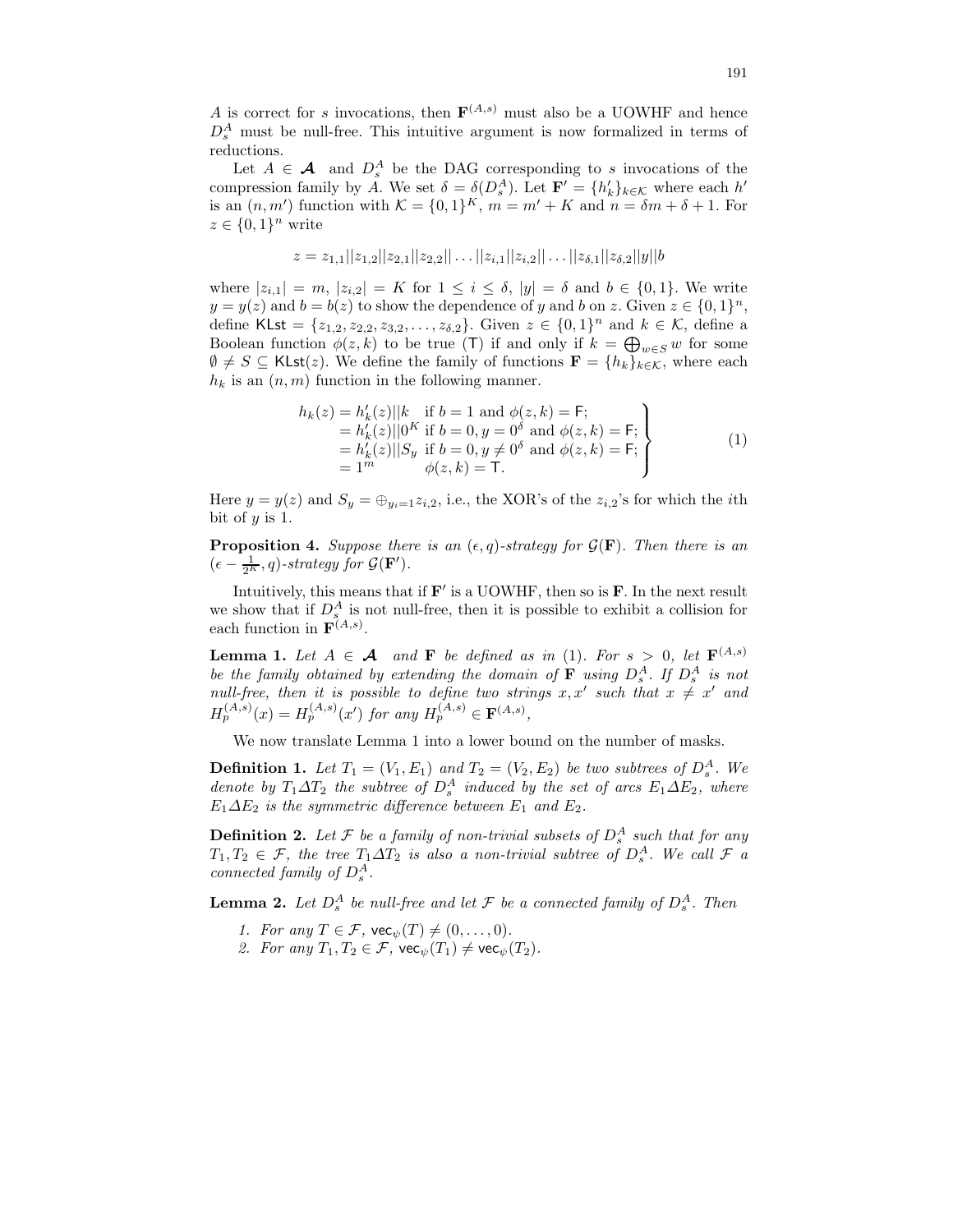Consequently,  $2^{\rho} - 1 \geq |\mathcal{F}|$  or equivalently  $\rho \geq \lceil \log_2(|\mathcal{F}| + 1) \rceil$ , where  $\rho$  is the number of masks used by A for s invocations.

Lemma 2 provides a lower bound on the number of masks in terms of sizes of connected families. Thus the task is to find a connected family of maximum size in  $D_s^A$ . We show the existence of a connected family of size  $(s-1)$  in  $D_s^A$ . For each intermediate node  $v \in D_s^A$ , let  $P_v$  be the path from v to the final node of  $D_s^A$ . Define  $\mathcal{F} = \{P_v : v \text{ is an intermediate node in } D_s^A\}$ . It is easy to check that F is a connected family of size  $(s-1)$ . Hence we have the following result.

**Theorem 1.** Let  $s > 0$  and  $A \in \mathcal{A}$  be correct for s invocations. Then the number of masks required by A is at least  $\lceil \log_2 s \rceil$ .

The bound in Theorem 1 is tight since Shoup's algorithm [14] meets this bound with equality. This also shows that Shoup's algorithm is optimal for the class A . Also we would like to point out that the lower bound of Theorem 1 can be improved for particular algorithms.

**Lemma 3.** Suppose  $D_s^A$  is the full binary tree on  $s = 2^t - 1$  nodes. If  $t = 2$ , there is a connected family of size 3 in  $D_s^A$  and for  $t \geq 3$ , there is a connected family of size  $5 \times 2^{t-2} - 2$  in  $D_s^A$ . Consequently,  $\rho \ge 2$  for  $t = 2$  and  $\rho \ge t + 1$ for  $t \geq 3$ .

### 4 New Construction

For  $t > 0$ , let  $\mathcal{T}_t$  be the binary tree defined as  $\mathcal{T}_t = (V_t = \{P_0, \ldots, P_{2^t-2}\}, A_t)$ , where  $A_t = \{(P_{2j+1}, P_j), (P_{2j+2}, P_j) : 0 \le j \le 2^{t-1}-2\}$ . The underlying digraph for our algorithm is a binary tree with sequential paths terminating at the leaf nodes of the tree. We define a digraph  $\mathcal{G}_{t,i}$  which consists of the full binary tree  $\mathcal{T}_t$  alongwith a total of i nodes on the sequential paths. The precise definition of  $\mathcal{G}_{t,i} = (V_{t,i}, A_{t,i})$  is

$$
V_{t,i} = V_t \cup \{Q_0, \dots, Q_{i-1}\}\n\nA_{t,i} = A_t \cup \{(Q_j, P_{2^{t-1}+j-1}) : 0 \le j \le 2^{t-1} - 1\}\n\n\cup \{(Q_j, Q_{j-2^{t-1}}) : 2^{t-1} \le j \le i-1\}.
$$
\n(2)

The total number of nodes in  $\mathcal{G}_{t,i}$  is equal to  $2^t - 1 + i$ , where  $2^t - 1$  nodes are in the binary tree part and  $i$  nodes are in the sequential part. We define parameters  $r_{t,i}$  and  $s_{t,i}$  (or simply r and s) in the following manner: If  $i = 0$ , then  $r = s = 0$ ; if  $i > 0$ , then r and s are defined by the equation:

$$
i = r2^{t-1} + s \tag{3}
$$

where s is a unique integer from the set  $\{1, \ldots, 2^{t-1}\}$ . For  $i > 0$ , we can write  $i = (r + 1) \times s + (2^{t-1} - s)r$ . Thus in  $\mathcal{G}_{t,i}$  there are s sequential paths of length  $(r + 1)$  each and these terminate on the left most s leaf nodes of  $\mathcal{T}_t$ . There are also  $(2^{t-1}-s)$  sequential paths of length r each and these terminate on the other  $(2^{t-1} - s)$  leaf nodes of  $\mathcal{T}_t$ . Figure 1 shows  $\mathcal{G}_{4,19}$ .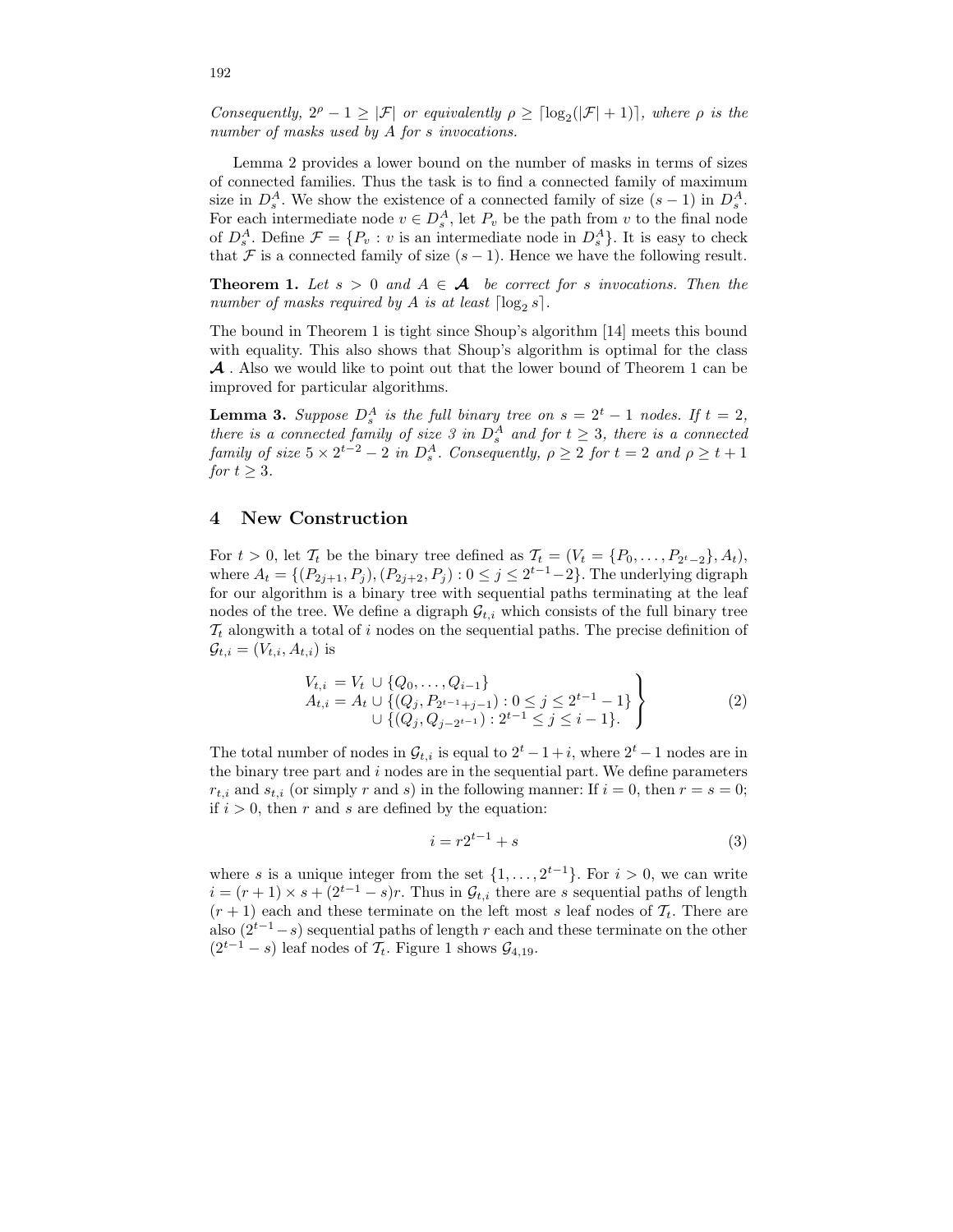We define  $\rho_{t,i}$  or (simply  $\rho$ ) to be the maximum length (counting only Q nodes) of a path from a Q-node to a P-node. Hence  $\rho = 0$  if  $i = 0$  and  $\rho = r + 1$ if  $i > 0$ .

When  $i = 0$ ,  $\mathcal{G}_{t,i}$  is simply the full binary tree  $\mathcal{T}_t$  and when  $t = 1$ ,  $\mathcal{G}_{t,i}$  is a dipath of length  $r + 1$ . These are the two extreme cases – one leading to a full binary tree and the other leading to a single dipath. In practical applications, t will be fixed and there will be "long" dipaths terminating on the leaf nodes of  $\mathcal{T}_t$ . For implementation purpose, the number of processors required is  $2^{t-1}$ . Hence for practical applications, the value of  $t \leq 5$ .

Remark: The idea of breaking a message into parts, hashing them independently and finally combining the outputs is present in Damgård [2] in the context of collision resistant hash functions. The current construction can be seen as a development of the "UOWHF version" of this idea.

#### 4.1 Notation

We define a few notation for future reference.

- 1. t is the number of levels in the binary tree  $\mathcal{T}_t$ .
- 2. i is the total number of nodes in the sequential part of the algorithm.
- 3.  $r$  and  $s$  are as defined in (3).
- 4.  $\rho = 0$  if  $i = 0$  and  $\rho = r + 1$  if  $i > 0$ .
- 5.  $N = 2^t 1 + i$  is the total number of nodes in  $\mathcal{G}_{t,i}$ .
- 6. For  $U \in V_{t,i}$ , define nodenum $(U) = j$  if  $U = P_j$  and nodenum $(U) = j + 2^t - 1$  if  $U = Q_j$ .
- 7. For  $U \in V_{t,i}$ , we say that U is a P-node (resp. Q-node) if  $U = P_j$ (resp.  $U = Q_j$ ) for some j.

For  $U \in V_{t,i}$ , we define indeg(U) (resp. outdeg(U)) to be the indegree (resp. outdegree) of U. Note that other than  $P_0$  each node U has outdeg $(U) = 1$ . Thus for each node  $U \neq P_0$  there is a unique out neighbour.

The concept of level is defined in the following manner. There are  $L = \rho + t$ levels in  $\mathcal{G}_{t,i}$  and the level number of each node is defined as follows.

$$
\begin{array}{ll}\n\text{level}(P_j) &= L - 1 - j_1 \text{ if } 2^{j_1} - 1 \le j \le 2^{j_1 + 1} - 2 \text{ and } 0 \le j_1 \le t - 1; \\
\text{level}(Q_j) &= \rho - j_1 - 1 \text{ if } j_1 2^{t-1} \le j \le (j_1 + 1) 2^{t-1} - 1 \text{ and } 0 \le j_1 \le r - 1; \\
\text{level}(Q_j) &= 0 \qquad \qquad \text{if } r 2^{t-1} \le j \le r 2^{t-1} + s.\n\end{array}
$$

Note that if  $\rho = 0$ , there are no Q-nodes and hence the level numbers of Qnodes are not defined. The root node of  $\mathcal{T}_t$  has the highest level. Nodes with indegree zero can be at levels zero and one. Let  $U \in V_{t,i}$  and  $j = \text{nodenum}(U)$ : If  $0 \leq j \leq 2^{t-1}-2$  then we define  $\textsf{lchild}(U) = P_{2j+1}$  and  $\textsf{rchild}(U) = P_{2j+2};$  if  $2^{t-1} - 1 \le j \le N - 1$ , then we define predecessor of U in the following manner:

$$
\begin{aligned} \text{pred}(U) &= Q_{j+2^{t-1}} \text{ if } 2^{t-1} - 1 \le j \le 2^{t-1} + i - 2; \\ &= \text{NULL} \quad \text{if } 2^{t-1} + i - 1 \le j \le N - 1; \end{aligned} \tag{5}
$$

For a node U,  $\text{pred}(U) = \text{NULL}$  implies that the indegree of U is zero.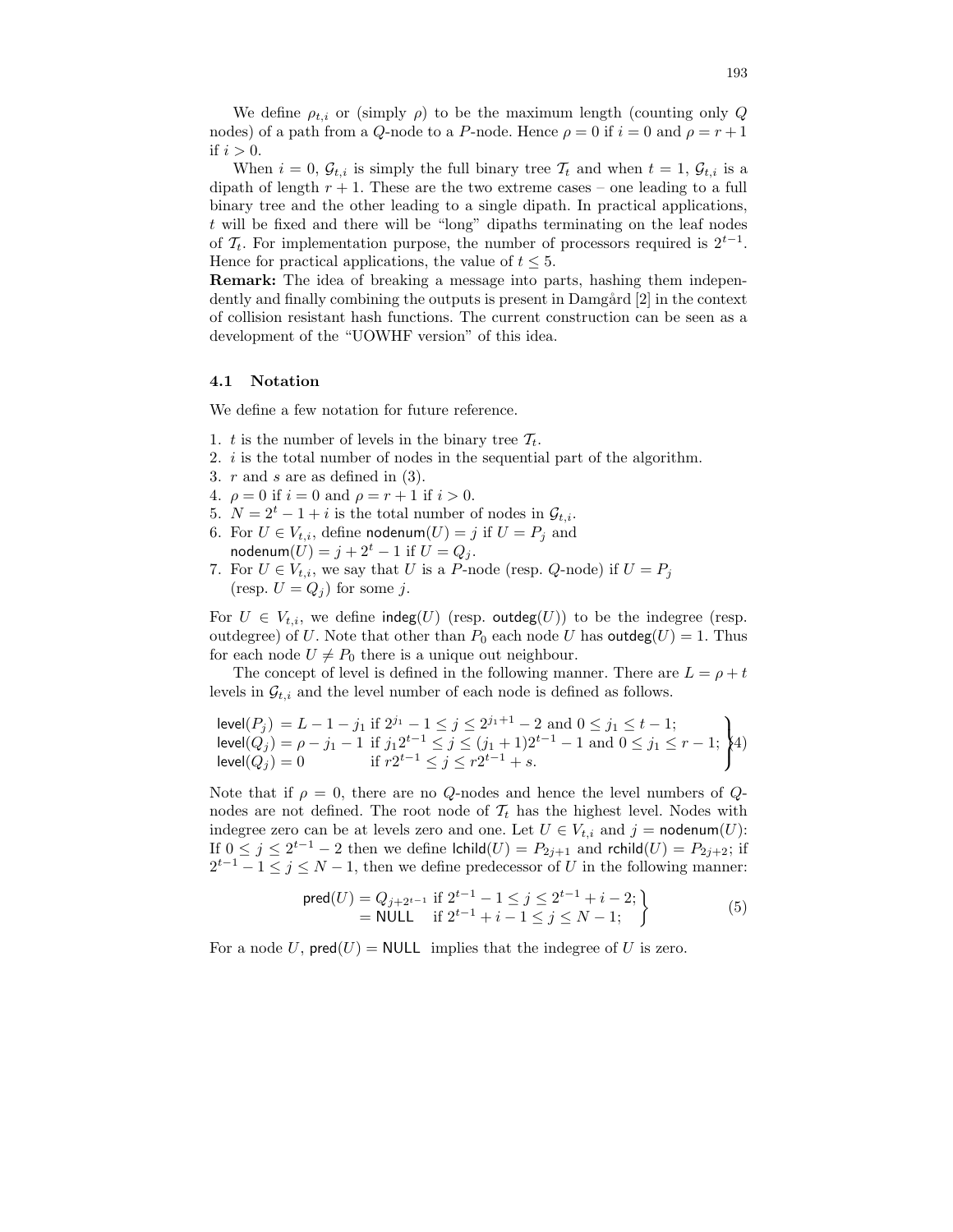#### 4.2 Mask Assignment Algorithm

There are two disjoint sets of masks  $\{\alpha_0, \ldots, \alpha_{l-1}\}\$  and  $\{\beta_0, \ldots, \beta_{t-2}\}\$  where  $l = \lceil \log(\rho + t) \rceil$ . The mask assignment

$$
\psi: A_{t,i} \to \{\alpha_0,\ldots,\alpha_{l-1}\} \cup \{\beta_0,\ldots,\beta_{t-2}\}.
$$

is a function from the set of arcs of  $\mathcal{G}_{t,i}$  to the set of masks. The definition of  $\psi$ is as follows: Let  $(U, V) \in A_{t,i}$  with level $(U) = j - 1$  and level $(V) = j$  for some  $j \in \{1, \ldots, L-1\}.$ 

• If  $((U \text{ is a } Q \text{-node}) \text{ or } (U \text{ is a } P \text{-node and } U = \text{lchild}(V))),$ then  $\psi(U, V) = \alpha_{\nu(j)}$ .

• If (U is a P-node and U = rchild(V)) then  $\psi(U, V) = \beta_{i-(\rho+1)}$ .

Here  $\nu(j)$  is defined to be the non negative integer  $j_1$  such that  $2^{j_1}|j$  and  $2^{j_1+1}|j$ . Also for the convenience of notation we write  $\psi(U, V)$  instead of  $\psi((U, V))$ . The mask assignment for  $\mathcal{G}_{4,19}$  is shown in Figure 1.

#### 4.3 Optimality of Mask Assignment

The total number of masks used is equal to  $t - 1 + \lceil \log(\rho + t) \rceil$ . The total number of nodes in  $\mathcal{G}_{t,i}$  is equal to  $N = 2^t - 1 + i$ . Using Theorem 1, at least  $\mathcal{L}_{t,i} = \lceil \log(2^t - 1 + i) \rceil$  masks are required by any algorithm in class A. Our algorithm requires  $\mathcal{R}_{t,i} = t - 1 + \lceil \log(\rho + t) \rceil$  masks. Define  $\mathcal{D}_{t,i} = \mathcal{R}_{t,i} - \mathcal{L}_{t,i}$ . We study  $\mathcal{D}_{t,i}$ .

#### Proposition 5.

$$
\mathcal{D}_{t,i} = 0 \qquad \qquad \text{if } i = 0 \text{ and } t = 1; \\
= \lceil \log t \rceil - 1 \qquad \qquad \text{if } i = 0 \text{ and } t > 1; \\
= \lceil \log(r + 1 + t) \rceil - \lceil \log \left( r + 2 + \frac{s-1}{2^{t-1}} \right) \rceil \text{ if } i > 0. \qquad (6)
$$

Furthermore,  $\mathcal{D}_{t,i} = 0$  if and only if either  $t = 1$ ; or  $(t = 2$  and  $i = 0)$ ; or  $2^{j} - 1 - \lfloor (s-1)/2^{t-1} \rfloor \le r \le 2^{j+1} - t - 1$  for some  $j > 0$ .

For  $t = 1$ , the mask assignment algorithm reduces to the mask assignment algorithm of Shoup [14] and for  $i = 0$ , the mask assignment algorithm reduces to the mask assignment algorithm of Sarkar [13]. Hence we concentrate on the case  $t > 1$  and  $i > 0$ . For practical parallel implementation, the value of t will determine the number of processors and will be fixed whereas the value of  $i$  can grow in an unbounded manner.

Suppose  $2^{\tau-1} < t-1 \leq 2^{\tau}$ . For  $j \geq 0$ , define two intervals of integers in the following manner:

$$
I_j = \{2^{\tau+j} - 1 - \left[\frac{s-1}{2^{t-1}}\right], 2^{\tau+j} - \left[\frac{s-1}{2^{t-1}}\right], \dots, 2^{\tau+j+1} - t - 1\};
$$
  
\n
$$
J_j = \{2^{\tau+j+1} - t, 2^{\tau+j+1} - t + 1, \dots, 2^{\tau+j+1} - 2 - \left[\frac{s-1}{2^{t-1}}\right]\}.
$$
\n(7)

Clearly,  $|I_j| = 2^{\tau+j} - t + 1 + [(s-1)/2^{t-1}], |J_j| = t - 1 - [(s-1)/2^{t-1}]$  and  $|I_j| + |J_j| = 2^{\tau+j}.$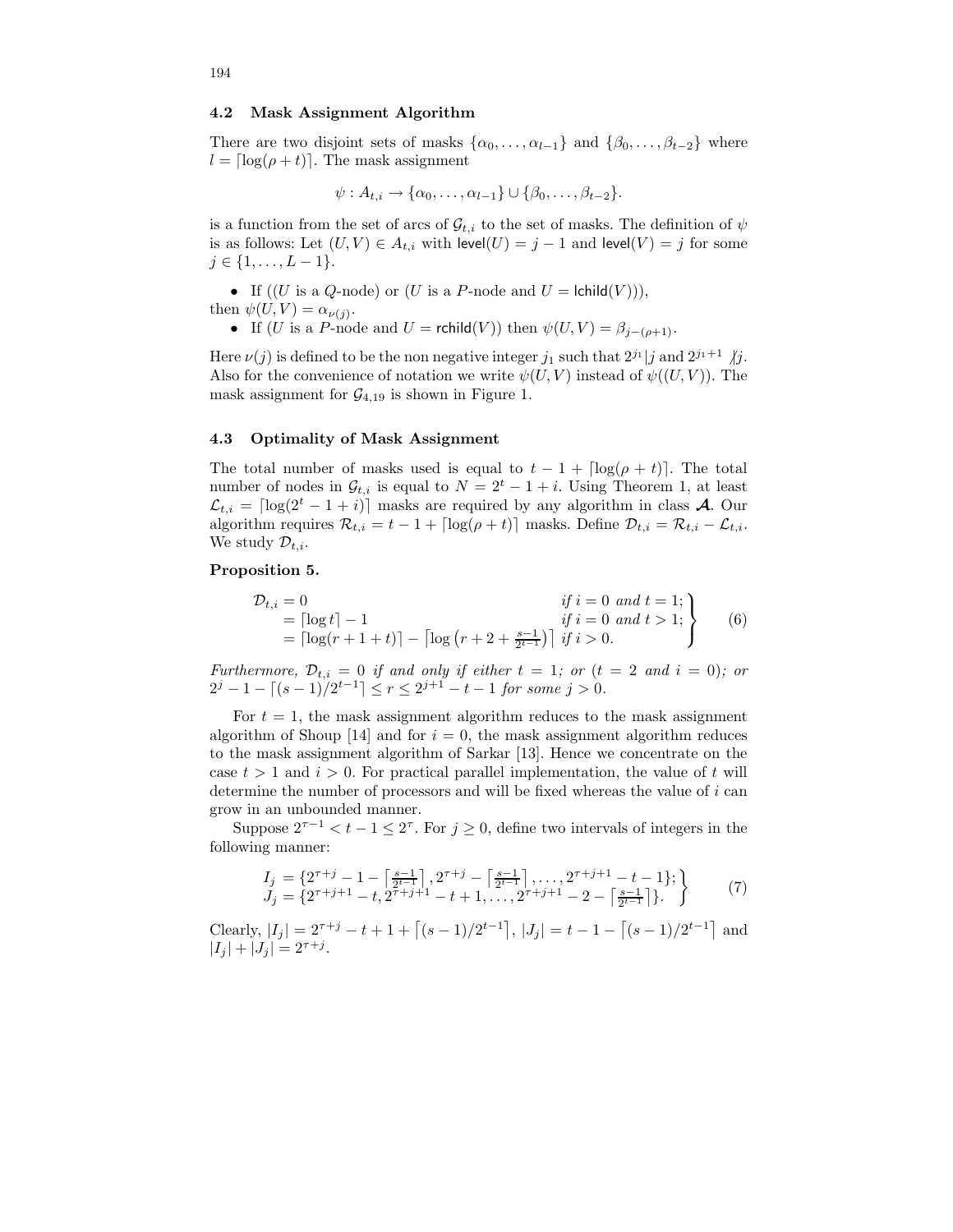

Fig. 1. Example of mask assignment for  $t = 4$  and  $i = 19$ .

**Theorem 2.** Suppose  $i > 0$ ,  $2^{\tau-1} < t-1 \leq 2^{\tau}$  and for  $j \geq 0$ ,  $I_j$  and  $J_j$  are as defined in 7. Then  $\mathcal{D}_{t,i} = 0$  if  $r \in I_j$ ; and  $\mathcal{D}_{t,i} = 1$  if  $r \in J_j$ .

From Theorem 2, it follows that for  $j \geq \tau$ , in any interval  $2^{j} + 1 \leq r \leq 2^{j+1}$ , there are exactly  $t-1-[(s-1)/2^{t-1}]$  points where the algorithm is suboptimal with respect to the lower bound. Moreover, at these points it requires exactly one extra mask over the lower bound. In any practical parallel implementation, the value of  $t$  will be fixed, whereas the value of  $r$  will grow. In such a situation, the ratio  $\frac{1}{2^j}(t-1-\lceil(s-1)/2^{t-1}\rceil)$  approaches zero very fast and hence we can say that for  $t \geq 2$ , the algorithm achieves optimal key length expansion almost everywhere. (Note that for  $t = 1$ , the algorithm reduces to Shoup's algorithm and hence achieves optimal key length expansion.)

#### 4.4 Computation of Message Digest

Let  $\{h_k\}_{k\in\mathcal{K}}$ , where each  $h_k$  is an  $(n, m)$  function, be the compression UOWHF whose domain is to be extended. For  $t > 1$ , we require  $n \geq 2m$ . The nodes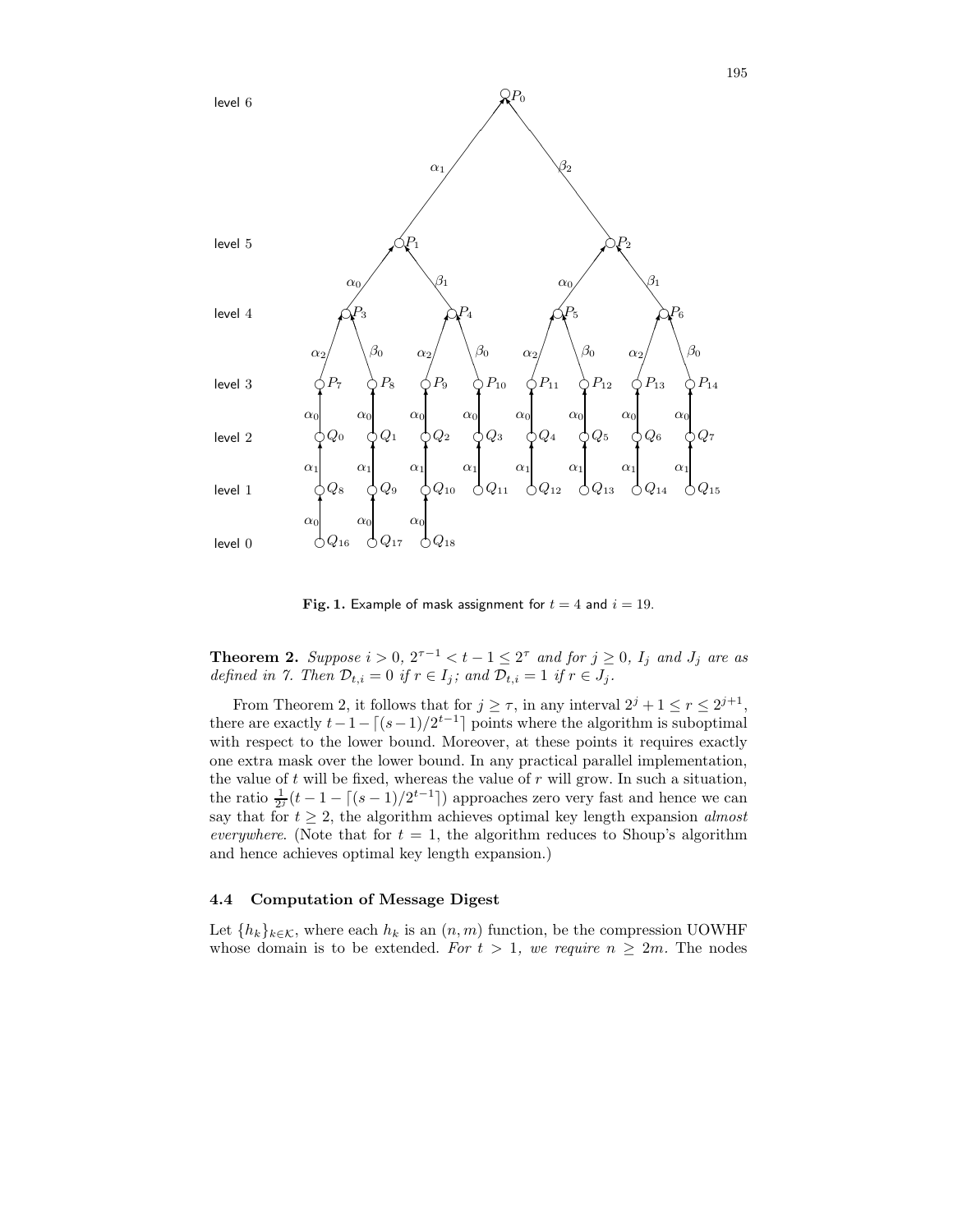of  $\mathcal{G}_{t,i}$  represent the invocations of  $h_k$ . Thus  $h_k$  is invoked a total of N times. The output of  $P_0$  is provided as output digest, whereas the outputs of all the other nodes are used as inputs to other invocations as defined by the arcs of  $\mathcal{G}_{t,i}$ . Using Proposition 1 of [12] we obtain the following: Suppose a message x is hashed using  $\mathcal{G}_{t,i}$  and the compression UOWHF  $\{h_k\}_{k\in\mathcal{K}}$ , where each  $h_k$  is an  $(n, m)$  function. Then  $|x| = N(n-m) + m$ .

Thus  $\{h_k\}_{k\in\mathcal{K}}$  is extended to  $\{H_p^{(t,i)}\}_{p\in\mathcal{P}}$  where each  $H_p^{(t,i)}$  is an  $(N(n-1))$  $(m) + m, m$  function and

$$
p = k||\alpha_0|| \dots ||\alpha_{l-1}||\beta_0|| \dots ||\beta_{t-2}.
$$

The message x of length  $N(n-m)+m$  has to be formatted into small substrings and provided as input to the different invocations of  $h_k$ . Write  $x = x_0 || \dots || x_{N-1}$ , where the lengths of the  $x_j$ 's are as follows.

$$
|x_j| = n - 2m \text{ if } 0 \le j \le 2^{t-1} - 2; = n - m \text{ if } 2^{t-1} - 1 \le j \le 2^{t-1} + i - 2; = n \text{ if } 2^{t-1} + i - 1 \le j \le 2^t + i - 2.
$$
 (8)

The substring  $x_j$  is provided as input to node U with nodenum $(U) = j$  and the m-bit output of U is denoted by  $z_j$ . The outputs  $z_1, \ldots, z_{N-1}$  are masked using the  $\alpha$  and  $\beta$  masks to obtain m-bit strings  $y_1, \ldots, y_{N-1}$  in the following manner.

$$
y_j = z_j \oplus \psi(U, V) \text{ if nodenum}(U) = j. \tag{9}
$$

The inputs to the invocations of  $h_k$  are formed from the x's and the y's in the following manner. There are  $N$  invocations whose inputs are denoted by  $w_0, \ldots, w_{N-1}$  and are defined as follows.

$$
w_j = x_j ||y_{2j+1}||y_{2j+2} \text{ if } 1 \le j \le 2^{t-1} - 2; = x_j ||y_{j+2^{t-1}} \text{ if } r > 0 \text{ and } 2^{t-1} - 1 \le j \le 2^{t-1} + i - 2; = x_j \text{ if } 2^{t-1} + i - 1 \le j \le 2^t + i - 2.
$$
 (10)

Note that the length of each  $w_j$  is n and hence we can invoke  $h_k$  on  $w_j$  for all  $j \in \{0, \ldots, N-1\}$ . For any node  $U \in V_{t,i}$  we define  $x(U), y(U)$  and  $w(U)$  to be the x, y and w strings associated to the node U as defined respectively in  $(8)$ ,  $(9)$ and (10). Similarly the output of node U will be denoted by  $z(U)$ .

Now we are ready to describe the digest computation algorithm. Most of the work has already been done, so that the description of the algorithm becomes simple. Suppose the compression UOWHF is  $\{h_k\}_{k\in\mathcal{K}}$ . We describe the digest computation of  $H_p^{(t,i)}(x)$ .

## Algorithm to compute  $H^{(t,i)}(x)$

- 1. for  $j = 0$  to  $L 1$  do
- 2. for all U with  $\text{level}(U) = j$  do in parallel
- 3. compute  $z(U) = h_k(w(U));$
- 4. end do;
- 5. end do;
- 6. return  $z_0$ .